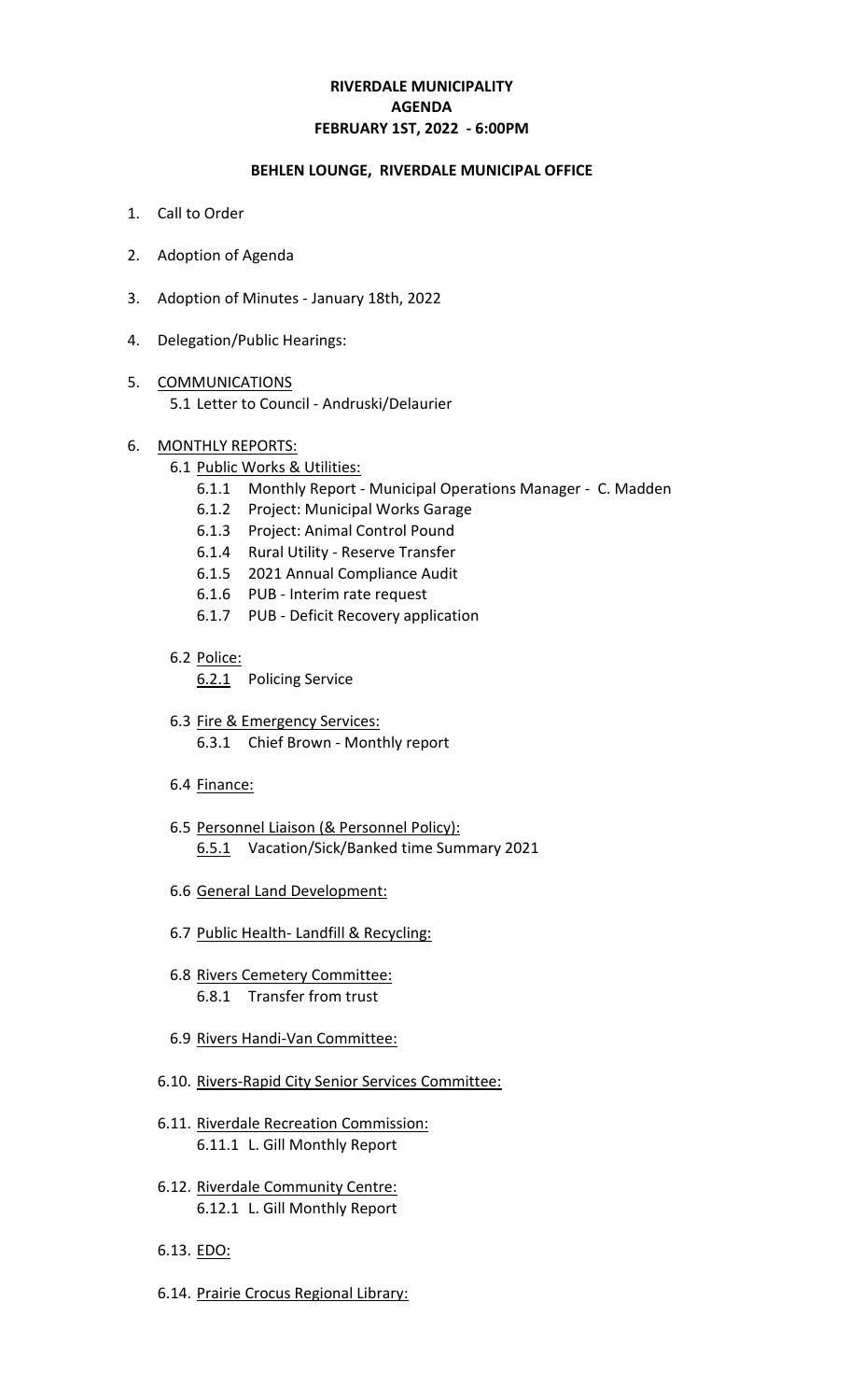6.15. EMO:

6.16. Riverdale Planning District:

6.16.1 Application for Subdivision - Smart/Froese 6.16.2 Application for Subdivision - Bjornstad

- 6.17. Riverdale CDC:
- 6.18. Rolling Dale Board:
- 6.19. Midwest Weed District:
- 6.20. Assiniboine West Watershed District 6.21.1 Oak River / Lower Little Saskatchewan River
- 6.21. Central Assiniboine Watershed District 6.22.1 Epinette/Willow Subdistrict
- 7. UNFINISHED BUSINESS: 7.1 Bulk Water Station 7.2 Redsper sewer - Utility Proposal
- 8. NEW BUSINESS:
- 9. CONSIDERATION OF BY-LAWS: 9.1 By-Law 2022-02 - Special Service for Collection of Waste & Recycling 2nd & 3rd reading
- 10. COUNCILLOR'S REMARKS & SUGGESTIONS:
- 11. MAYOR'S REMARKS & SUGGESTIONS:
- 12. CHIEF ADMINISTRATIVE OFFICER'S REPORT: 12.1 Lot 14; Plan 66077 - Aug 1, 2022
- 13. ADJOURNMENT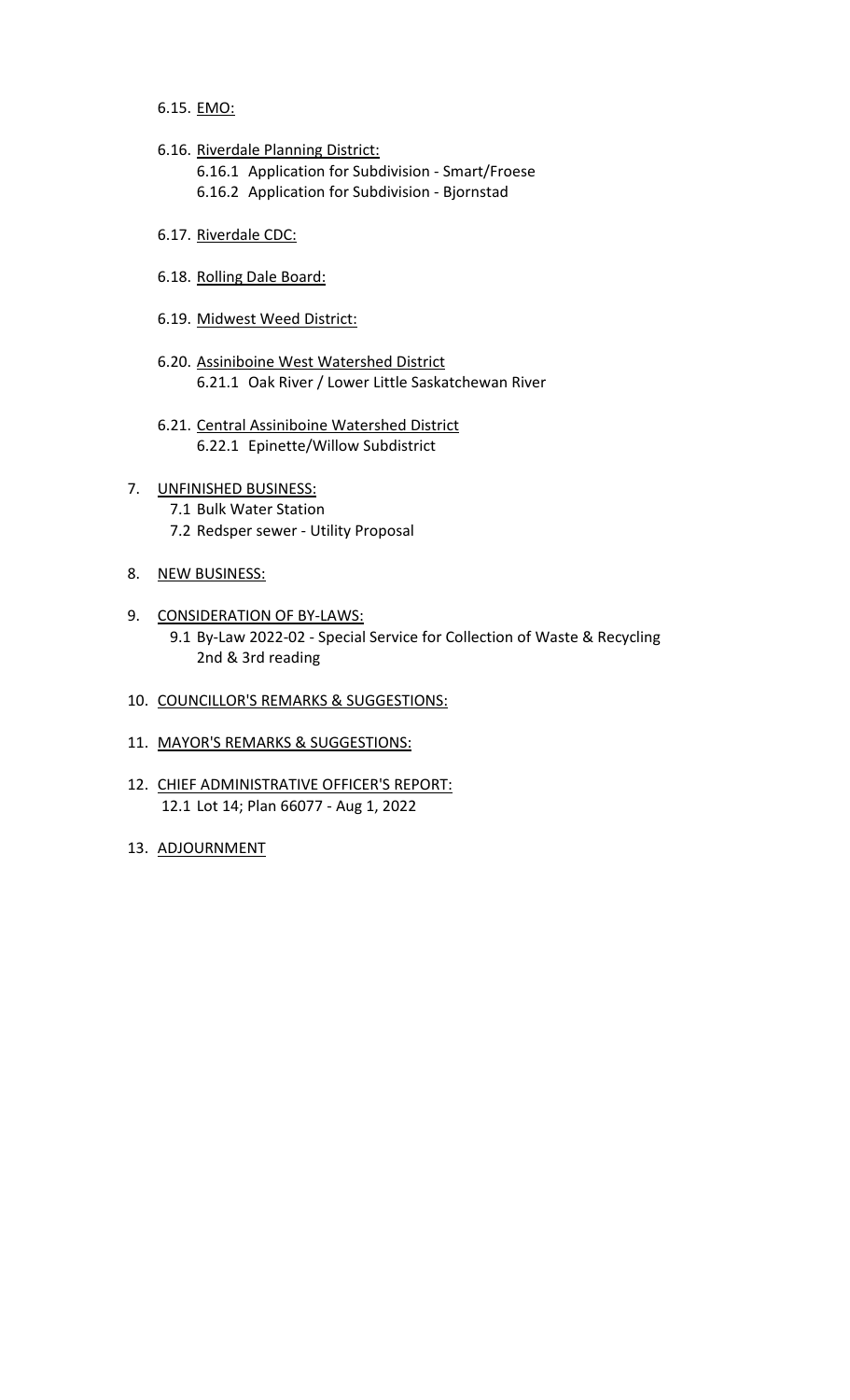# **RIVERDALE MUNICIPALITY**

The minutes of the regular meeting of Council for Riverdale Municipality held in the Behlen Lounge on the 1<sup>st</sup> day of February 2022.

Mayor Todd Gill called the meeting to order at 6:00 p.m. with the following members of Council in attendance:

Councillor Ian Dyer Councillor Alastair McFadden Councillor David Creighton Councillor Ken Tait Councillor Everett Smith Councillor Dave Falkevitch

Chief Administrative Officer Kat Bridgeman recorded the minutes.

No. 14-22 GILL-SMITH Be It Resolved that the regular meeting agenda dated February 1<sup>st</sup>, 2022 be adopted as presented;

Be It Further Resolved that the agenda form part of the minutes.

CARRIED

No. 15-22 SMITH-CREIGHTON Be It Resolved that the minutes of January 18<sup>th</sup>, 2022 be adopted as circulated.

CARRIED

#### **5. COMMUNICATIONS:**

5.1 Letter to Council – Andruski/Delaurier – Notification of Go Fund Me

### **6. MONTHLY REPORTS:**

**6.1 Public Works & Utilities**

- 6.1.1 Monthly report C. Madden reviewed & filed
- 6.1.4 Rural Utility Reserve Transfer
- No. 16-22 DYER-TAIT

Be It Resolved That Council approve the transfer of \$7000.00 in surplus to the Rural Utility Reserve for 2021.

### CARRIED

6.1.5 2021 Annual Compliance Audit – reviewed & filed 6.1.6. PUB-Request for interim rate

### No. 17-22 CREIGHTON-FALKEVITCH

Whereas a rate increase for the Rivers Utility is currently being reviewed by the Public Utilities Board;

And Whereas the Rivers Utility will not be able to recover the required rates to adequately maintain the operations of said utility during the lengthy process;

Therefore Be It Resolved that council request that the PUB approve interim rates as soon as possible.

**CARRIED** 

6.1.7 PUB – Deficit recovery application

No. 18-22 MCFADDEN-DYER Whereas Riverdale Municipality incurred an operating deficit for the years 2018, 2019 & 2020 in the Rivers Utility;

> And Whereas a utility is required to report actual operating deficit in its utility where such deficit either exceeds \$10,000 or represents 5% of the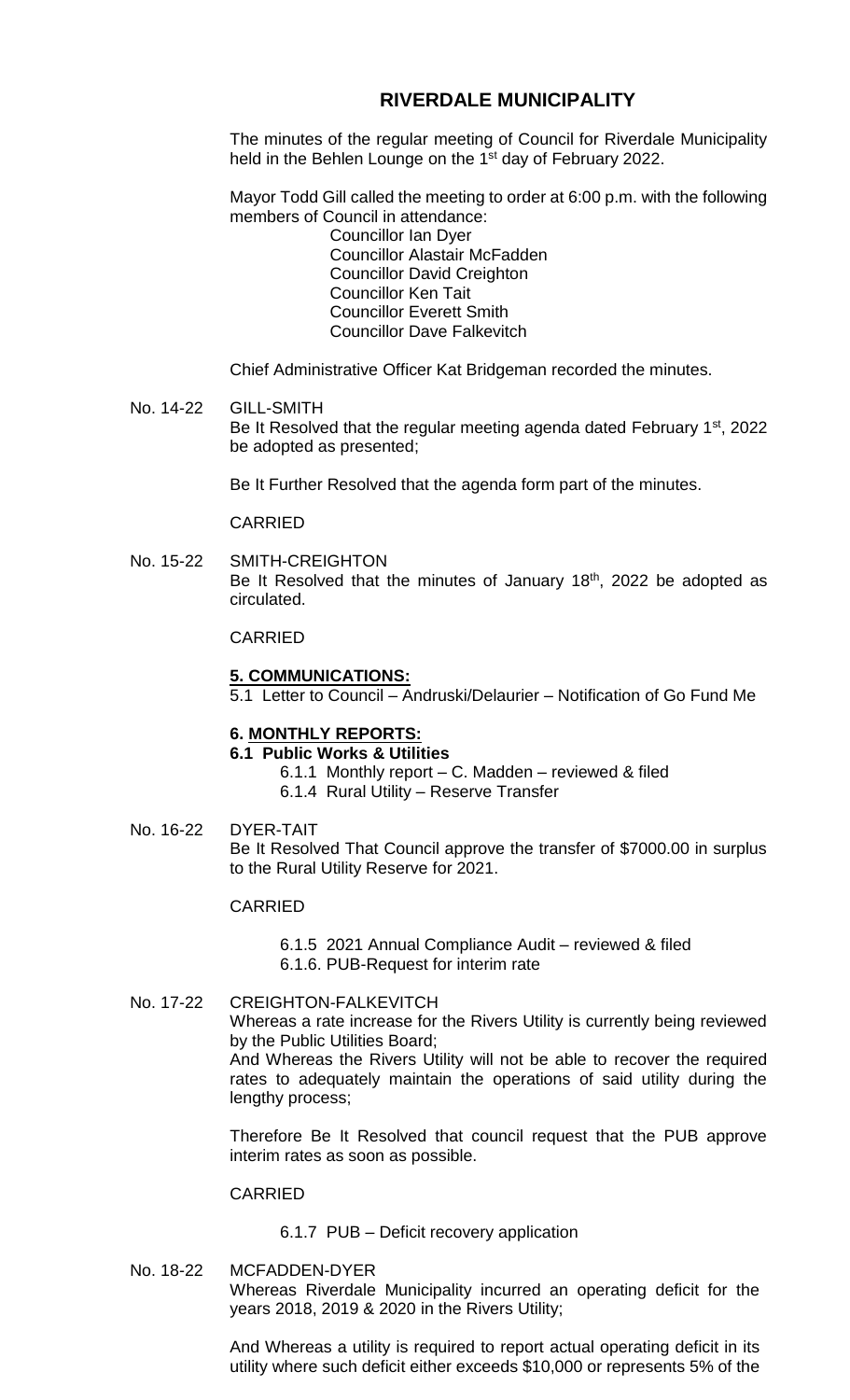utility's operating budget, and shall advise the Board of the proposed method to recover the deficit;

Therefore Be It Resolved That Council approves the Utility Operating Deficit Application totaling 404,037 by way of rate rider of \$9.05/1,000 gallons for approximately 2 years or total recovery, whichever comes first.

CARRIED

**6.2 Police**

- **6.3 Fire & Emergency Services**
- **6.4 Finance**

#### **6.5 Personnel Liaison**

6.5.1 Vacation/Sick/Banked Time Summary

No. 19-22 DYER-SMITH Be It Resolved That Council approve the 2021 Year end Vacation/Sick/Banked time Summary.

#### CARRIED

- **6.6 General Land Development**
- **6.7 Public Health – Landfill & Recycling**
- **6.8 Rivers Cemetery Committee** 6.8.1 Trust Fund Transfer
- No. 20-22 MCFADDEN-FALKEVITCH Be It Resolved That \$702.21 be transferred from the Rivers Cemetery Trust Fund to the General Operating Fund to cover costs associated with the Rivers Cemetery.

#### CARRIED

#### **6.9 Rivers Handi-Van**

No. 21-22 TAIT-CREIGHTON Be It Resolved That Council recess the regular meeting to sit in camera as a Committee of the Whole to discuss personnel issues.

> Be It Further Resolved That all matters discussed are to be kept confidential.

#### CARRIED

No. 22-22 MCFADDEN-DYER Be It Resolved That Council come out of Committee of the Whole and continue with the regular meeting.

#### CARRIED

- **6.10 Riverdale Senior Services Committee**
- **6.11 Riverdale Recreation Commission** 6.11.1 L. Gill Report reviewed and filed
- **6.12 Riverdale Community Centre** 6.12.1 L. Gill Report reviewed and filed
- **6.13 EDO**
- **6.14 Prairie Crocus Regional Library**

**6.15 EMO**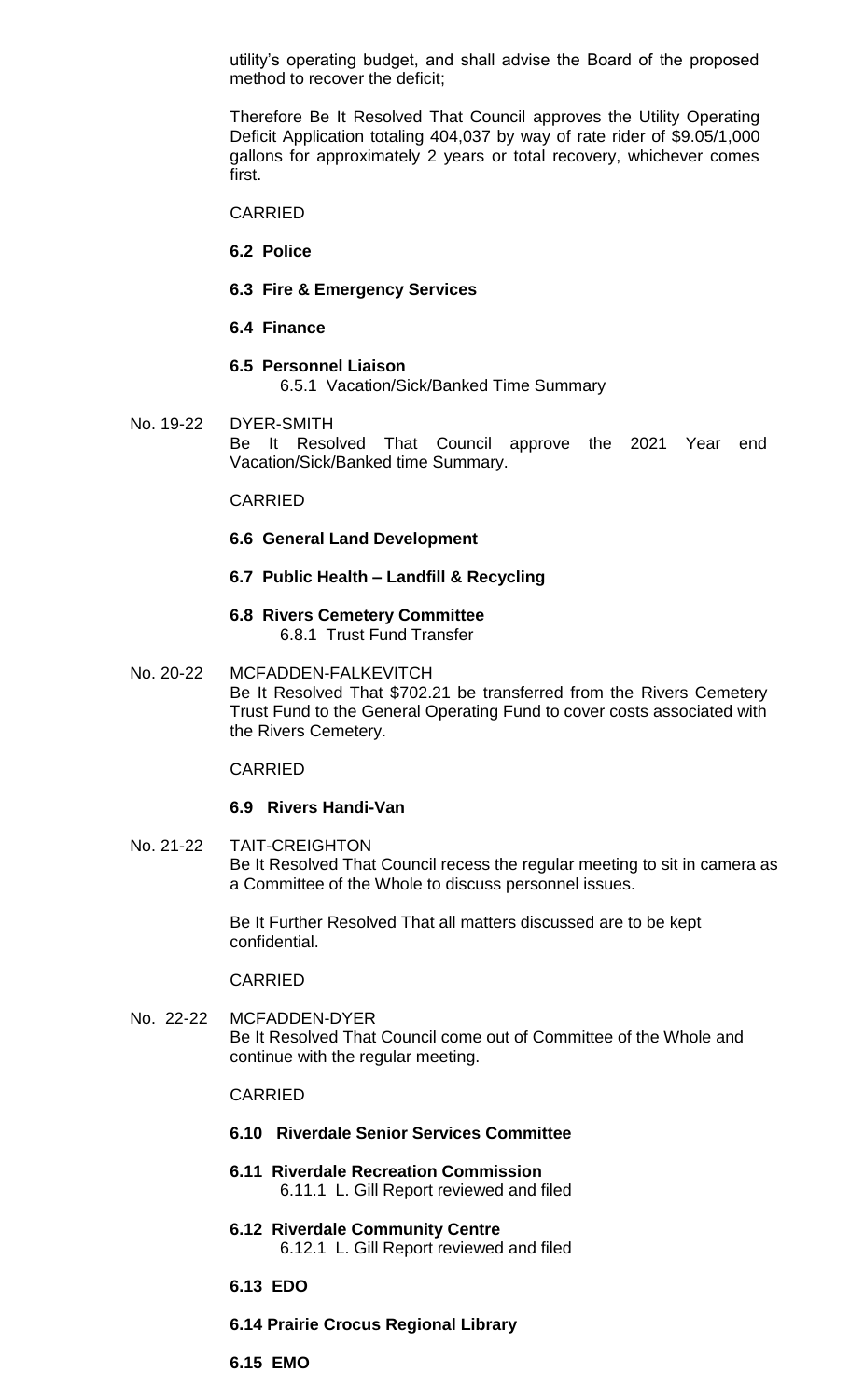## **6.16 Riverdale Planning District**

6.16.1 Application for Subdivision – Smart/Froese

## No. 23-22 TAIT-NCFADDEN

Whereas Riverdale Municipality has received a subdivision application to subdivide 10 acres of SW 29-12-20, File number 4443-21-8354 into 3 new Rural Residential Lots ranging in size from 2.08 acres to 2.76 acres with the residual +/- 2.75-acre parcel being the owner's existing residence;

Therefore Be It Resolved that Council approve the subdivision application, file number 4443-21-8354, with the following conditions;

- 1) THAT the existing sewage ejector be decommissioned and replaced with provincially approved individual on-site wastewater disposal systems on lots 1 to 3 and the residual parcel;
- 2) THAT a Heritage Resource Impact Assessment (HRIA) be conducted by a qualified archaeological consultant of the proposed development location at the proponent's cost;
- 3) THAT the proponent obtains a Designated Reservoir Area Permit from Manitoba Water Management and Structures prior to any development at their cost.

### CARRIED

6.16.2 Application for Subdivision - Bjornstad

## No. 24-22 CREIGHTON-SMITH

Whereas Riverdale Municipality has received a subdivision application to subdivide 10 acres from NE 22-12-22, File number 4443-21-8353 to sell the existing non-farm dwelling yard site from the remaining agricultural lands;

Therefore Be It Resolved that Council approve the subdivision application, file number 4443-21-8353, with the following conditions;

- 1) THAT an application for a Conditional Use Order for a non-farm dwelling within the R/A zone be submitted;
- 2) THAT an application for a Variation Order to reduce the site from 200 feet to 76.4 feet be obtained;
- 3) THAT all requirements and conditions set forth by Community Planning be met.

### CARRIED

**6.17 Riverdale CDC** – suggested possible development of land west of labyrinth - noted

- **6.18 Rolling Dale Board**
- **6.19 Midwest Weed District**
- **6.20 Assiniboine West Watershed District**
- **6.21 Central Assiniboine Watershed District**

### **7. UNFINISHED BUSINESS:**

- **7.1 Bulk Water Station**
- **7.2 Redsper sewer Proposal**

### **8. NEW BUSINESS:**

### **9. CONSIDERATION OF BY-LAWS:**

9.1 By-Law No 2022-02 – Special Service Waste & Recycling Collection